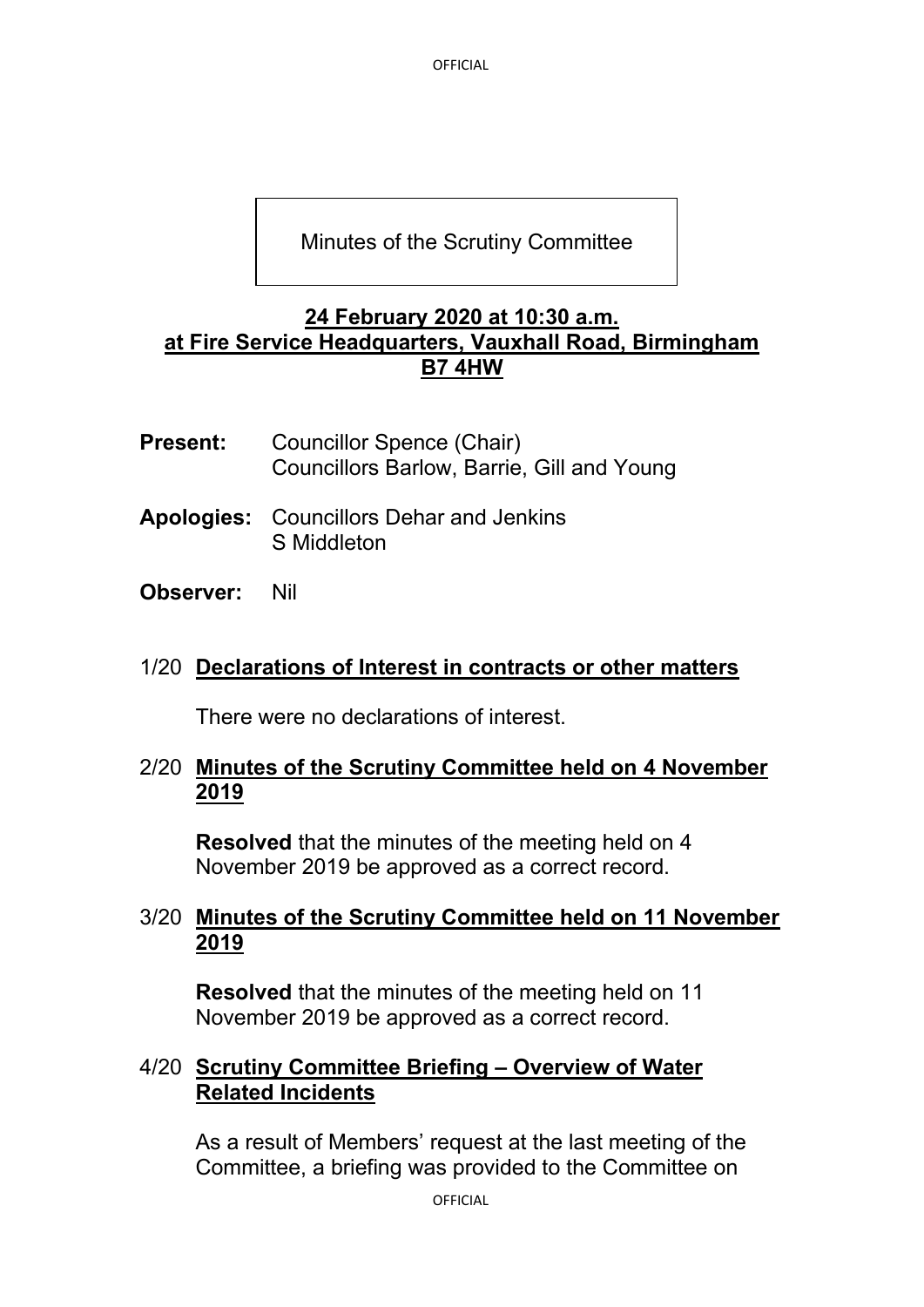water related incidents. Mark Flanagan, Station Commander, Organisational Learning and People Development, provided an overview of the report:

Under the Fire and Rescue Services Act 2004 (FRS Act 2004), Fire and Rescue Authorities (FRA) had a legal duty to provide a fire and rescue service that meets the needs of the local community. Authorities were responsible for providing, training and equipping a fire and rescue service capable of undertaking the core functions within the FRS Act 2004:

- Fire safety
- Fire fighting
- Road traffic collisions
- Other emergency rescue activities

Under the FRS Act 2004, FRAs had the power to respond to other eventualities, which water related incidents were classed as. However, there was no statutory duty for a FRA to do so.

An overview was provided of a variety of legislation and guidance that applied to the Authority including:

- Responsibilities of category one responders in accordance with the Civil Contingency Act 2004
- The role and responsibilities of Local Resilience Forums including the development of specific flood plans and a multi-agency flood plan
- A detailed capability assessment of flood emergency planning and preparedness undertaken by the Department for Environment, Food and Rural Affairs (Defra)
- The Pitt Review an appraisal of all aspects of flood risk management in England
- The Defra Flood Rescue Concept of Operations and the Flood Rescue National Asset Register

It was noted that the Service's Technical Rescue capability was included on the Flood Rescue National Asset Register with the ability to respond nationally.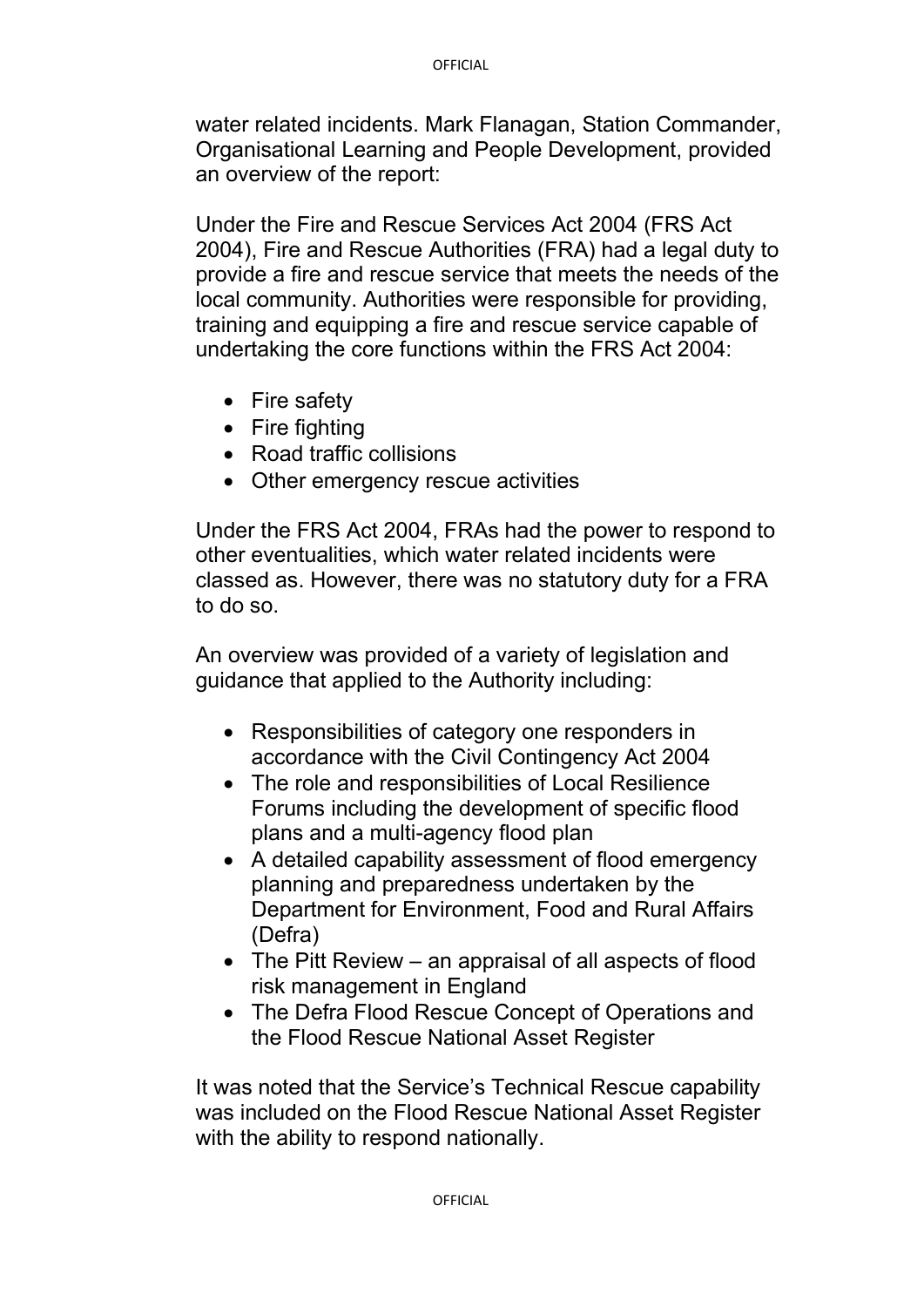Water related incidents could involve rescues from rivers, lakes, canals and waterways, or involve flooding. West Midlands Fire Service (the Service) crews responded to incidents within the West Midlands and could be called upon nationally to support major incidents elsewhere in the country

Firefighters within the Service were trained to six different levels:

- Level 1 Water awareness
- Level 2 Water rescue first responder
- Level 3 Water rescue technician
- Level 4 Water rescue power boat operator
- Level 5 Water incident management
- Level 6 Subject matter advisors

All firefighters were trained to level 1 which enabled a landbased rescue to be carried out. Additionally, firefighters were able to carry out a voluntary water rescue swimmer assessment meaning that they could enter the water to conduct a rescue swim.

Firefighters trained to level 2 were deployed to wading water incidents where people could be led to safety in shallow water. There were currently four stations trained to this level: Coventry, Perry Barr, Sheldon, and Woodgate Valley. These were supplemented by the two Technical Rescue Units at Bickenhill and Wednesbury stations.

Levels 3 to 6 were undertaken by Technical Rescue.

An overview of the equipment available within the Service was provided. There were three levels and these resources were located across the Service area in accordance with the Integrated Risk Management Plan (IRMP).

There had been 1941 water related incidents between April 2016 and March 2019. The incidents were broken down to incident types (according to special service charge subgroup).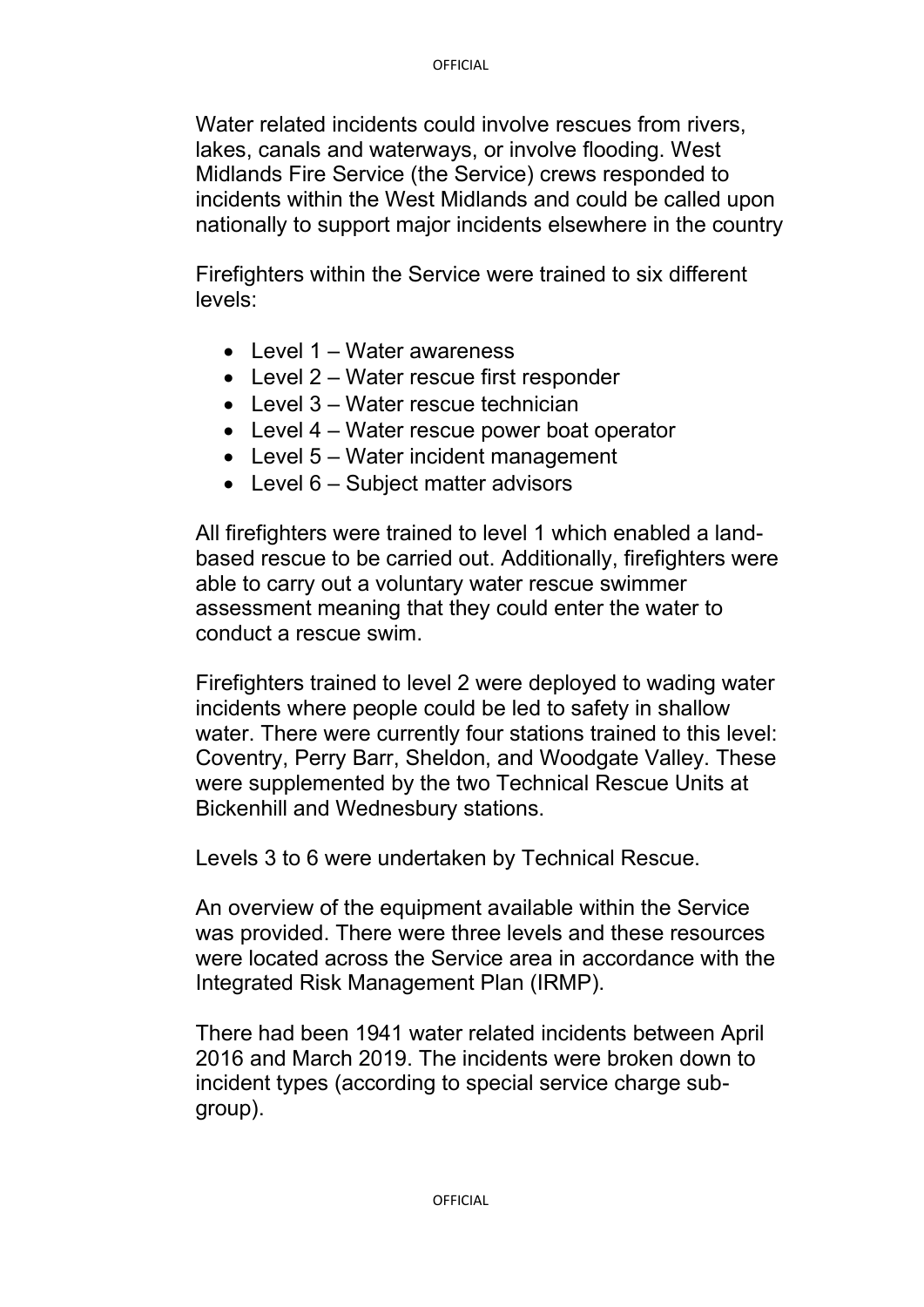The National Fire Chiefs Council (NFCC) conducted a drowning prevention and water safety campaign entitled 'Be Water Aware', which aimed to raise awareness of the risk of accidental drowning. The NFCC issued a campaign toolkit to participating fire and rescue services to support the 'Drowning Prevention and Water Safety Week', which included information on key messages for raising awareness with key focus groups.

The Service provided information on its website about water safety including sections about open water, flooding and boat safety. Additionally, the Safe and Well booklet contained information on water safety.

Safeside Eastside delivered the programme 'Smart Choices' for primary schools which included a section on water safety with a focus on cold water shock, helping others and how to get help in an emergency.

In answer to Members' questions, the following points were raised:

- In the event that Service personnel were deployed to support a national situation, funding was undertaken in accordance with the Bellwin Scheme which allowed for expenses to be claimed back
- Only personnel who had received the appropriate training were able to enter water. At least one voluntary rescue swimmer was encouraged for each watch. Voluntary rescue swimmers would enter the water with the appropriate personal protective equipment, personal floatation device, and attached to a line.
- Fire Control check if a voluntary rescue swimmer is on duty at the start of each shift and would mobilise accordingly in the event of such an incident.

### 5/20 **An Analysis of Progress of Quarterly Performance against 'Our Plan' – Quarter Three 2019/20**

Gary Taylor, Assistant Chief Fire Officer, provided an overview of the report: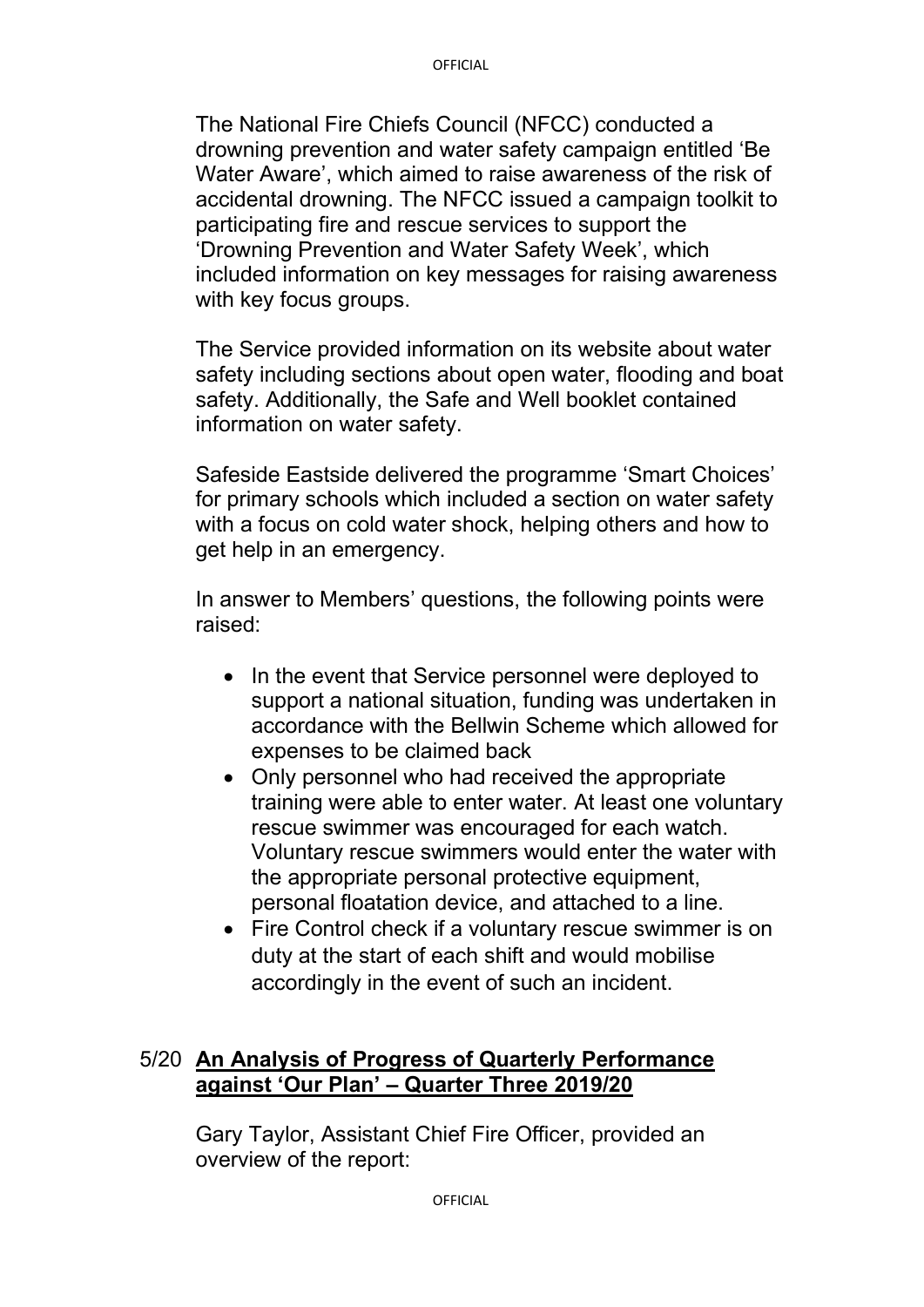It was noted that there were no significant issues regarding corporate risk or the quarterly financial update to bring to the attention of the Committee.

PI 1 'The risk-based attendance standard', the median attendance time to high risk (category one incidents) was 4 minutes 46 seconds, an eight second increase compared to quarter two, although in line with expected seasonal trends. Attendance times for category two, three and four incidents were not available due to technical difficulties, but the Committee were assured that performance across the incident types would be within or below the tolerance levels.

PI 2 'The number of accidental dwelling fires', there had been 1218 incidents year to date, 16 above target but within the tolerance levels. It was noted that the performance observed by the Service was bucking the national trend which had witnessed an increase in incidents.

PI 3 'Injuries from accidental fires in dwellings', there had been 9 injuries during quarter three, 46 injuries year to date (above target and above the upper tolerance level). The highest number of casualties were younger males and 35% of injuries were caused by individuals attempting to tackle the fire. As a result, the Service was revisiting its safety messages with a view to reduce the number of such injuries going forward.

PI 4 'The number of deaths from accidental dwelling fires', there had been ten fatalities year to date.

PI 5 'The percentage of Safe and Well visits referred by our partners', performance was 37.6%, below the target of 40%. Performance during the previous quarters had been significantly below the target but an increase had been observed. It was noted that for the first time it had been possible to obtain reliable figures from the Tymly system used in Black Country South Command and the figures indicated that 75% of such Safe and Well visits were a result of partner referrals. If these were included within the overall figures, the overall average would increase to 42.5%, which was above the quarterly target.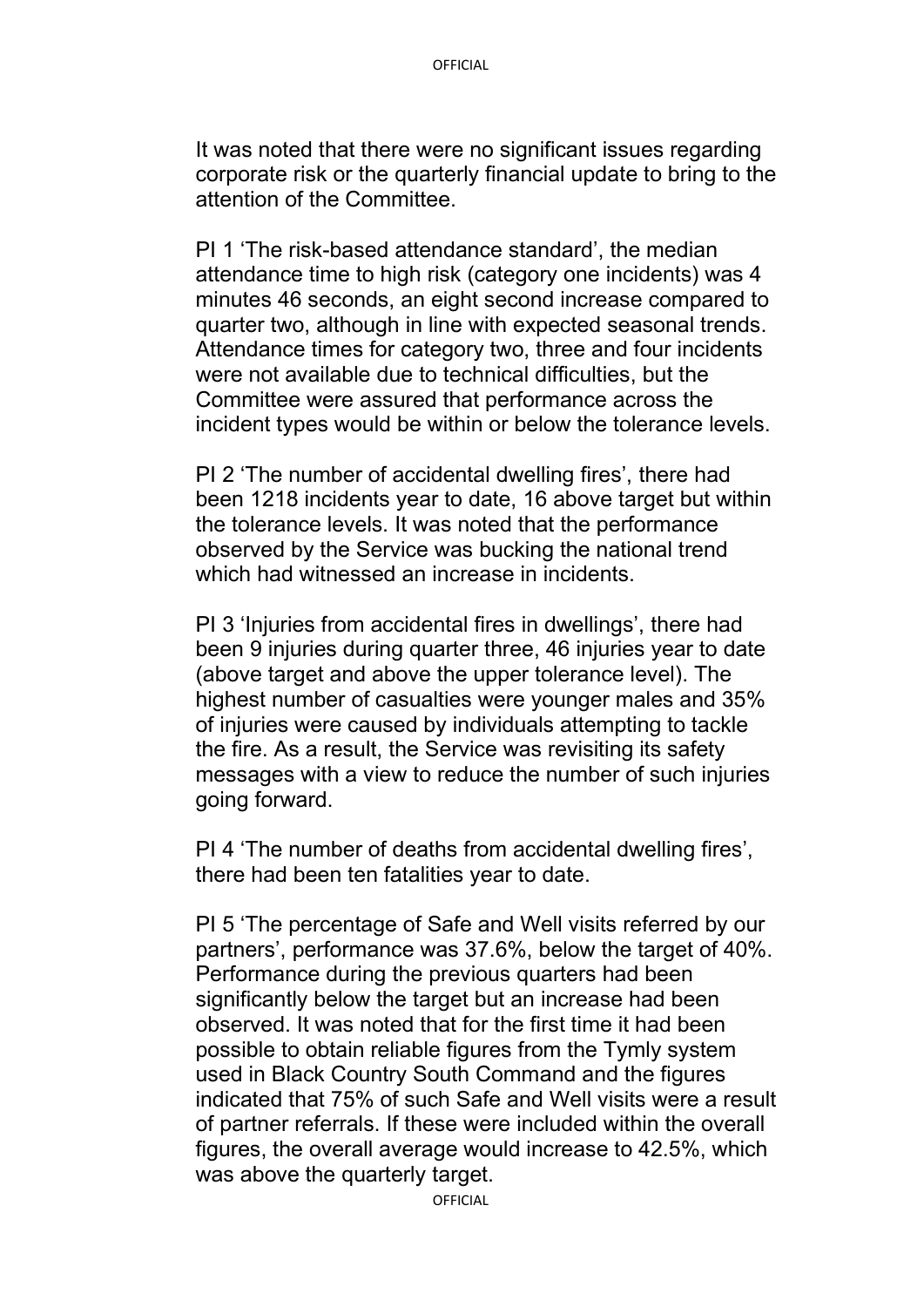PI 6 'The number of Safe and Well points achieved by the Brigade', 177,886 points had been achieved year to date. It was noted that the Safe and Well visits and points accrued via the Tymly system were not included within the figures. If they were to be added, the total figure would be closer to the target.

PI 7 'The number of people killed or seriously injured in road traffic collisions', there had been 588 people killed or seriously injured year to date (25 fatalities and 563 seriously injured). The figures had plateaued nationally and locally. although remained significantly higher than fire related injuries and fatalities. It was noted that 80% of fatalities were pedestrians, 80% of whom were male, and that this was an area that the Service would focus on.

PI 8 'The number of deliberate fires in buildings', there had been 158 incidents year to date, four below the target and within the tolerance levels. It was noted that such incidents were arguably some of the most serious types of incident. The Service continued to work with partners including the Police with regard to these types of incident.

PI 9 'The number of deliberate fires in non-domestic premises', there had been 105 incidents year to date, 27 below target and below the lower tolerance level.

PI 10 'The number of deliberate vehicle fires', there had been 532 incidents year to date, 87 incidents below target and within the tolerance levels. Deliberate vehicle fires had been an issue 12 months ago but a number of interventions had been implemented and the number of incidents had decreased.

PI 11 'The number of deliberate rubbish fires', there had been 1275 incidents year to date, 117 below target and below the lower tolerance level. 270 incidents had been recorded during quarter three which was the second lowest total for a quarter on record.

**OFFICIAL** PI 12 'The number of deliberate fires in derelict buildings', there had been 104 incidents year to date, above target and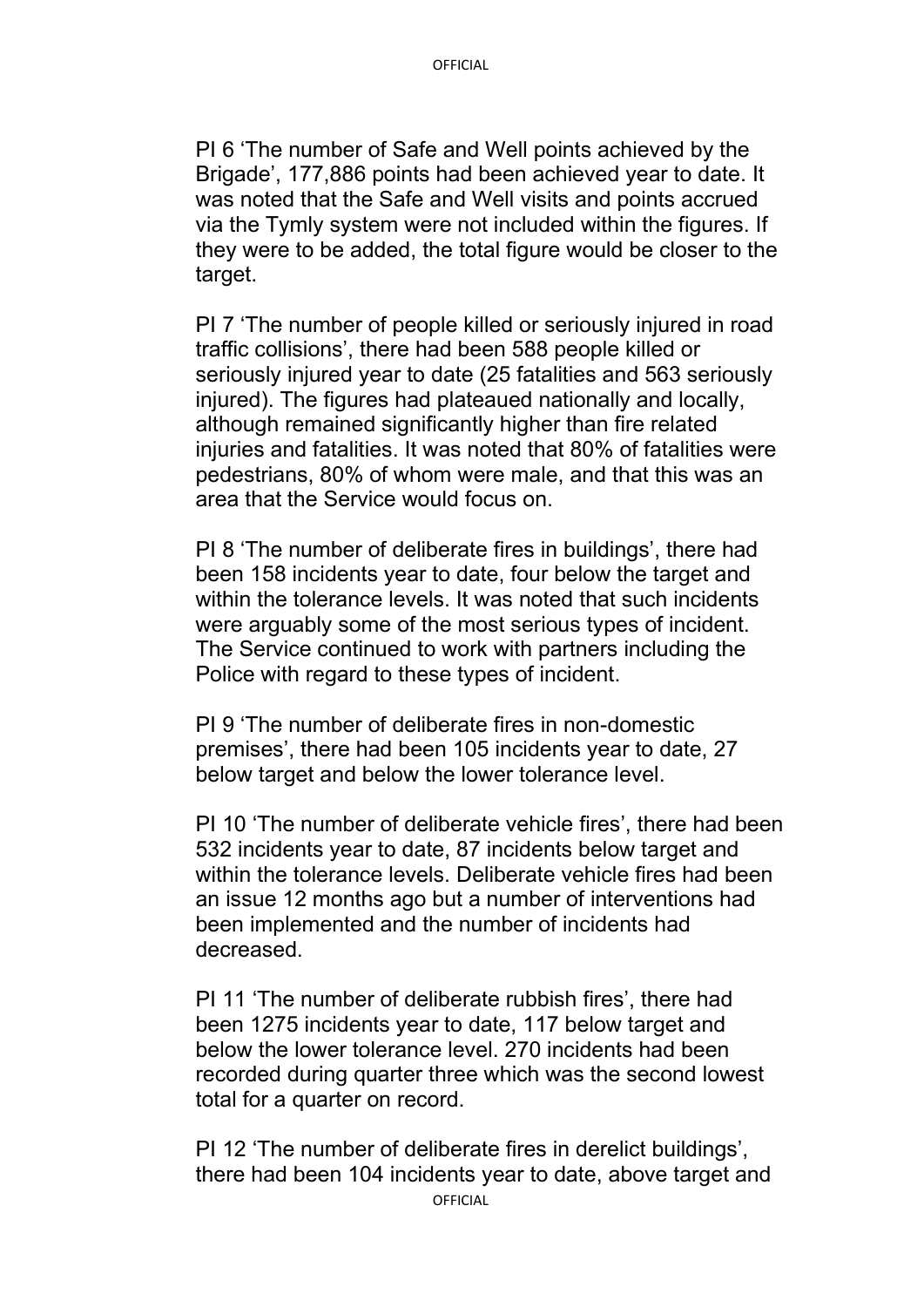above the upper tolerance level. It was noted that the number of incidents had started to increase significantly and that there were clear geographical areas where increases were being observed, with incidents concentrated within specific Local Authority areas. Officers within those areas were aware of the increases in incidents and were working with partners to identify and target harden premises.

PI 13 'The number of accidental fires in non-domestic premises', there had been 327 incidents year to date which was 16 over target but within the tolerance levels.

PI 14 'The number of false alarm calls due to fire alarm equipment in dwellings and non-domestic premises', there had been 4572 incidents year to date which was above the target but within the tolerance levels.

It was noted that at over 4,500 incidents, such calls represented the largest demand on the Service. However, over 90% of false alarm calls were a waste of resources, tying up crews and appliances. It was noted that many fire and rescue services were in a similar position and there was the consideration if services respond to such calls or charged for attendance. This was a subject that would feature as part of the public consultation on the IRMP which was scheduled to be carried out later this year.

Helen Sherlock, Senior Business Partner, People Support Services, provided an overview of the People Support Services and Safety, Health and Environment performance indicators:

PI 15 'The percentage of employees that have disclosed their disabled status', 95.2% of staff had declared their disability status. 3.5% of staff had declared that they did have a disability. Targeted conversations were being held with those who had not declared their status although it was accepted that some would not wish to declare and therefore, the option was available for staff to state as such. The workplace adjustment passport had been launched which supported and enabled conversations with line managers. Additionally, line managers were being upskilled to identify neuro diverse disabilities.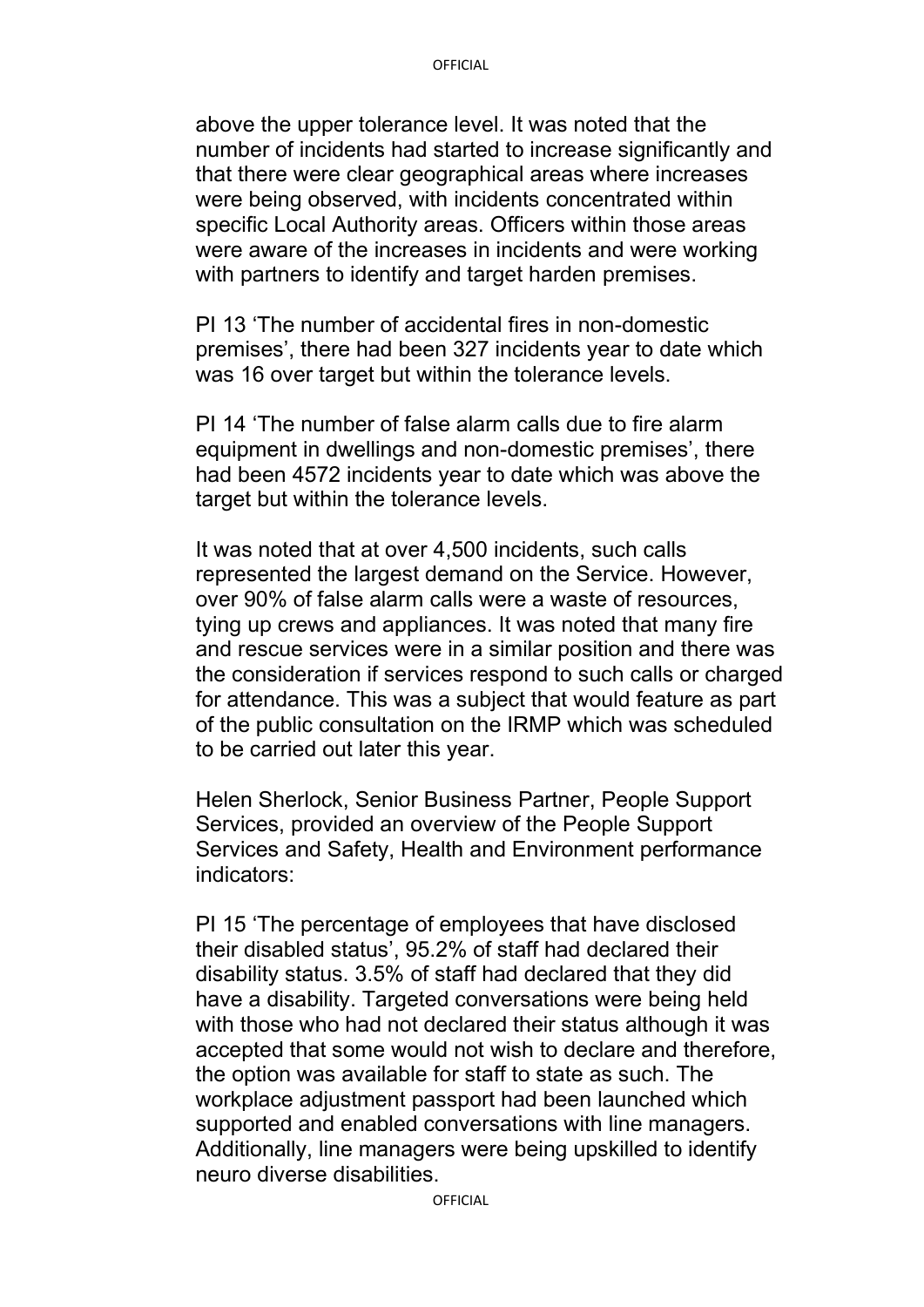PI 16 'The number of female uniformed staff', there were 138 female uniformed staff, representing 10.2% of operational staff. The national average was 6.4%. The Service continued to attract high numbers of females although performance remained below target.

The recruitment programme for females had bene reviewed and evaluated and an annual plan had been developed.

PI 17 'The percentage of all staff from black and minority ethnic (BME) communities', at 11.9% performance was just below target but within the tolerance levels. However, performance was higher than previously experienced.

Pre-recruitment courses had started to be held for BME candidates and the course had been reviewed and evaluated.

A further update on the recruitment programmes would be provided to the Committee as part of the next quarterly performance update.

PI 17 'The percentage of all staff from BME communities', performance was 11.7%, below the target of 12.5% and below the lower tolerance level. It was noted that a concentrated effort was being taken to improve performance.

PI 18 'The average number of working days / shifts lost due to sickness – all staff', an average of 2.13 working days / shifts per person were lost due to sickness during quarter three, just above target and within the tolerance levels. This represented a 9% decrease compared to the same period in 2018/19.

An average of 5.97 working days / shifts per person were lost due to sickness year to date, above the target of 5.52 days although representing a 1.6% decrease compared to the same period in 2018/19.

Work was ongoing regarding the delivery of attendance management workshops to staff which would include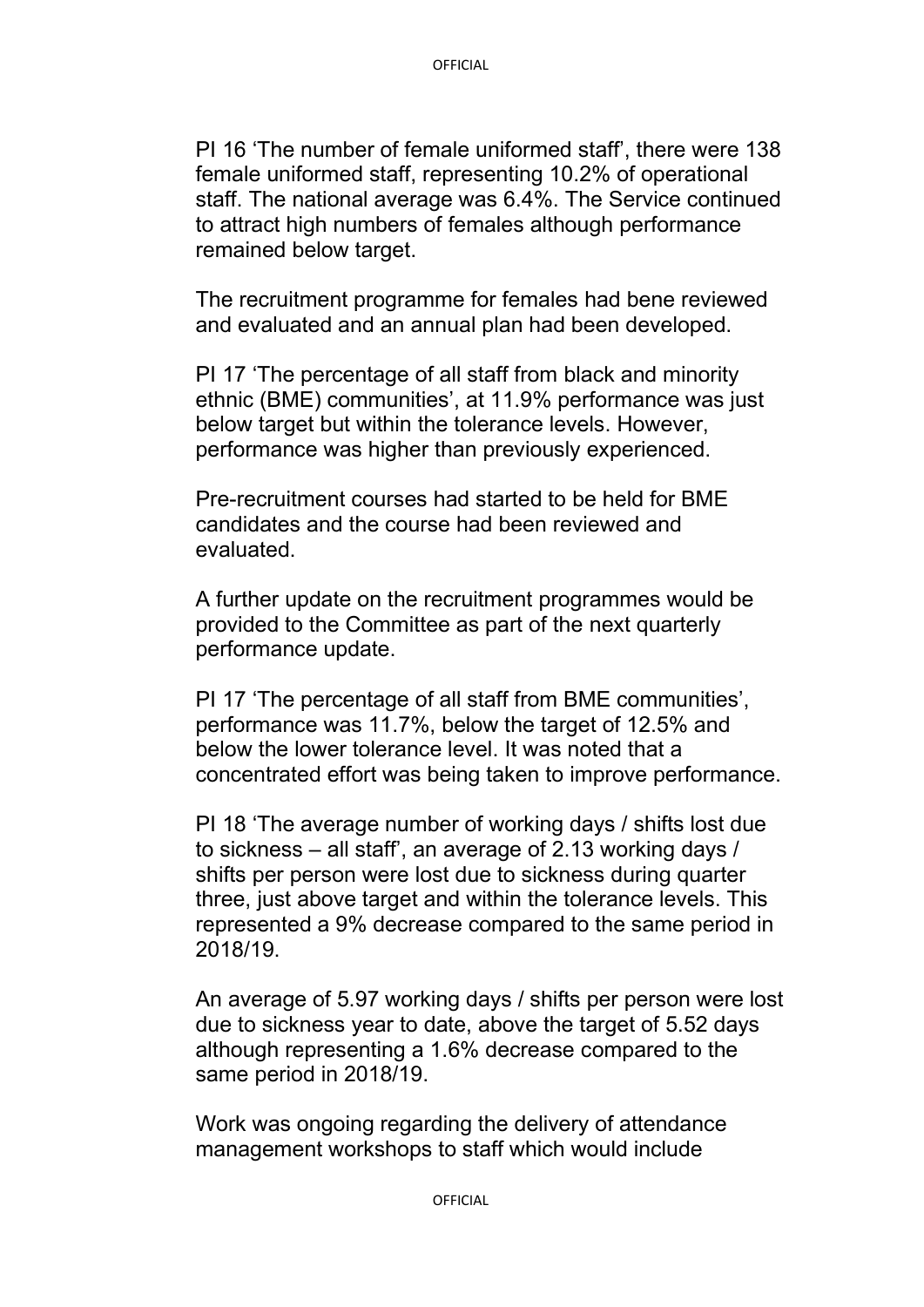guidance on the requirements for recording sickness absence and return to work information.

PI 19 'The average number of working days / shifts lost due to sickness – uniformed and Fire Control staff', an average of 1.88 days / shifts were lost due to sickness during quarter three, below target and below the lower tolerance level.

It was noted that a high level of sickness had been observed in Fire Control and a targeted approach would be taken to deal with this.

1366 days / shifts were lost through restricted duties during quarter three. Joint work continued between Service Delivery, the Business Partners and Occupational Health to identify how best to manage the length of time that an individual remained on restricted duties.

Missing data regarding attendance management continued. However, the system had been updated within the quarter which should allow targeted intervention and line manager support.

Development sessions on attendance management had been delivered to every watch on every station to increase awareness. These were being rolled out to support staff during quarter four.

PI 20 'The average number of working days / shifts lost due to sickness – non-uniformed staff', an average of 2.97 working days / shifts were lost due to sickness during quarter three, above target and above the upper tolerance level. This represented a 9% increase compared to the same period in 2018/19. However, the year to date figure of 6.78 was above the respective target but represented a 2.9% decrease compared to the same period in 2018/19.

PI 21 'The total number of injuries', 26 injuries were reported during quarter three, below the quarterly target of 31.5. 115 injuries had been reported year to date, above the target of 95, and above the upper tolerance level. This was because a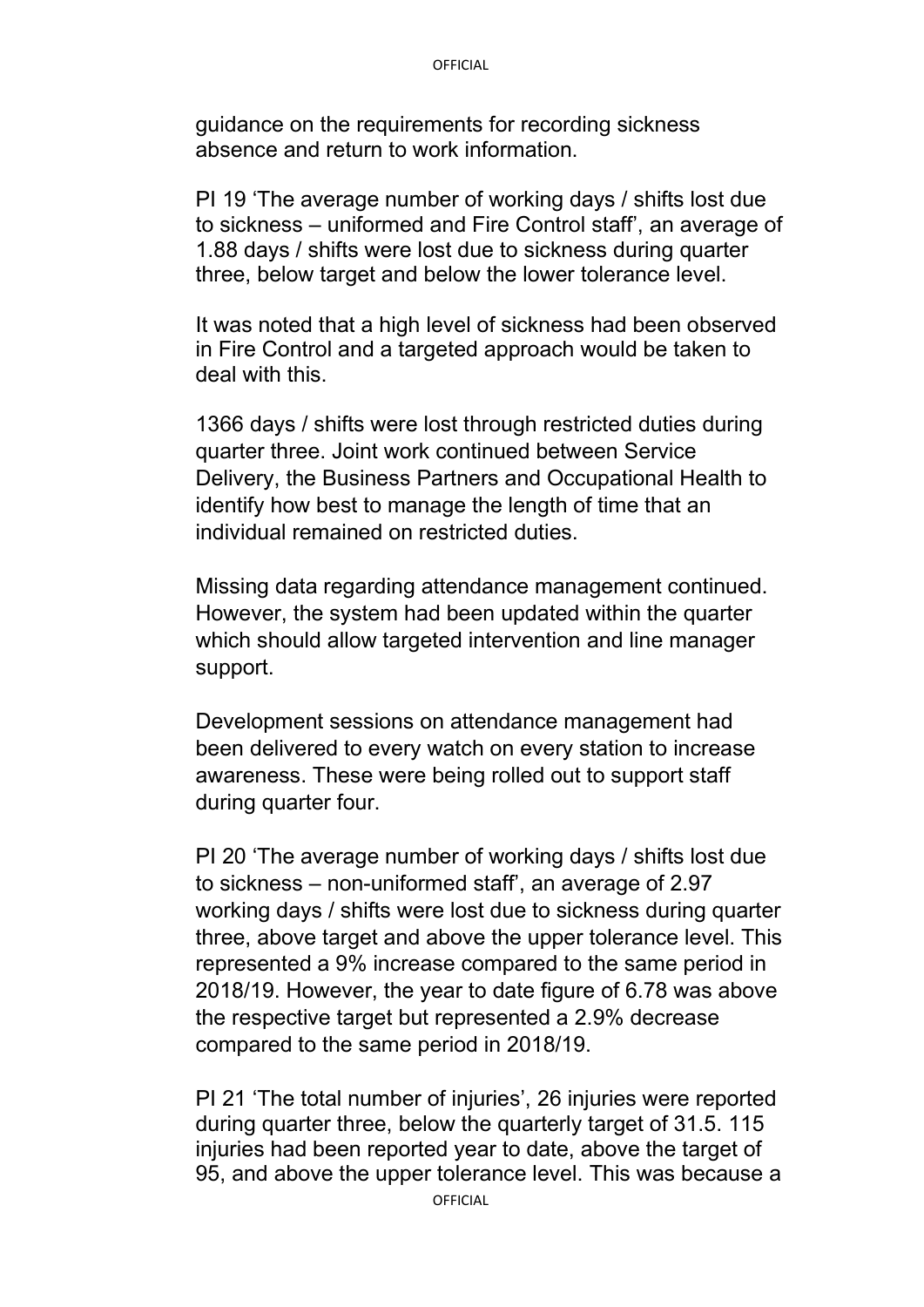high number of injuries had been reported in quarters one and two. A full breakdown of the injuries by type was provided in the report.

A high number of injuries (reddening of the skin) had been reported in quarter two involving tactical ventilation training. All 15 injuries had been attributed to heat. A number of interventions had been implemented including amending fire loading and not burning two rooms simultaneously. Additionally, there was a continued focus on the training of heat reduction techniques. A decrease in such injuries had been observed. Monitoring would continue to ensure that similar injuries did not reoccur.

40 near hit reports were received during the quarter, the lowest number year to date. It was noted that less than ten of the reports were genuine near hits.

The number of violence reports had reduced with 15 reports recorded. All reports were incident related, and none resulted in injuries.

PI 22 'The total number of RIDDOR injuries', there had been one RIDDOR report during quarter three, and 13 reports year to date. Performance year to date was above target and above the upper tolerance level. None of the reports had been incident related and none had been followed up by the Health and Safety Executive.

In answer to Members' questions, the following points were raised:

- Securing premises was a method of reducing the number of deliberate fires in derelict buildings. However, the location of some premises could make this difficult, for example a premises had been the location of multiple incidents but its location close to two canals meant it had been difficult to adequately secure the premises.
- **OFFICIAL** • With a regard to a spate of bin fires in a ward, the Local Authority had worked closely with the Service, leafleted residents to raise awareness, and installed a camera to monitor the area. It was confirmed that the Service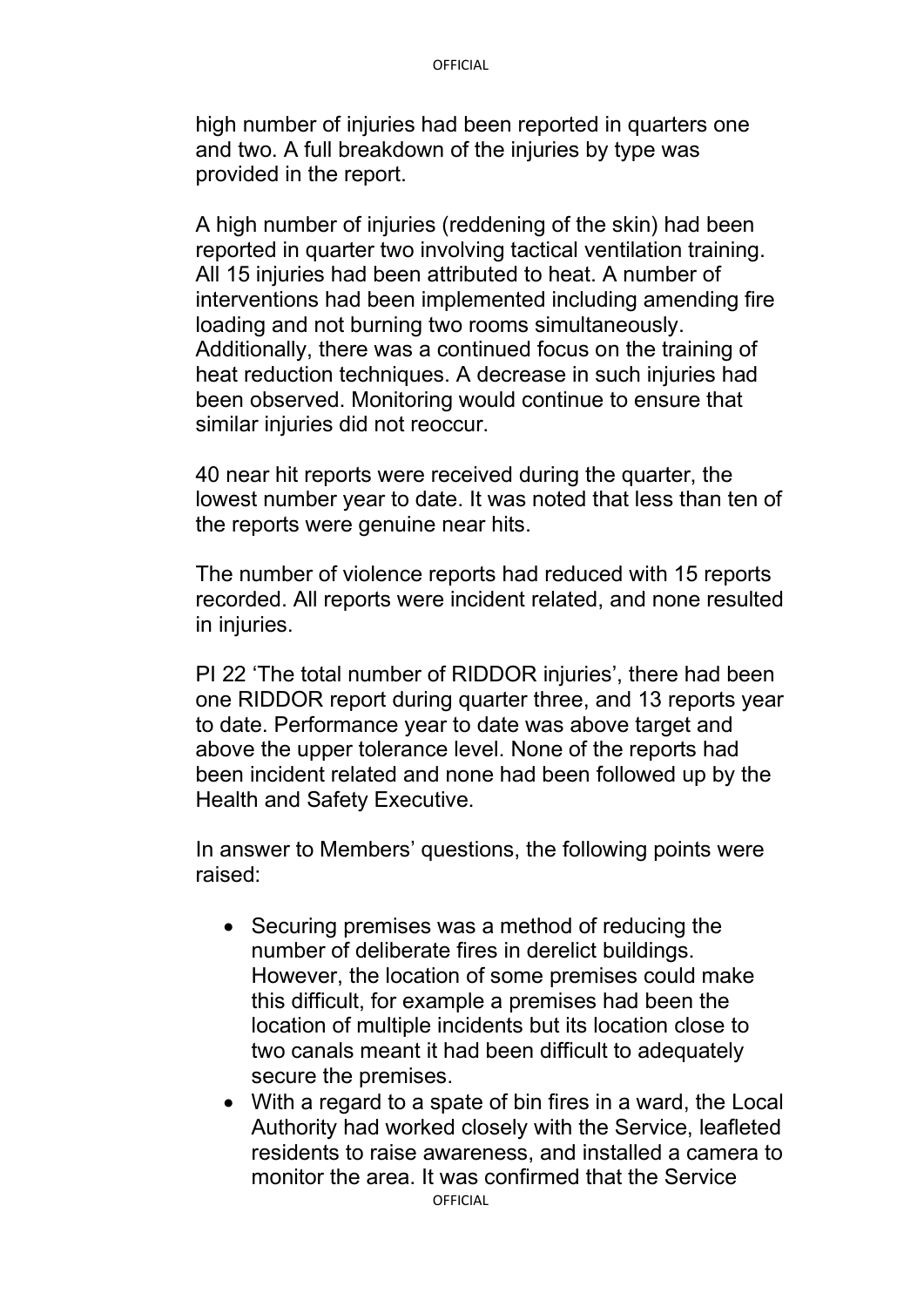were not aware of any further incidents in the area. However, the Service had raised the issue nationally. Officers would be asked to provide an update for Cllr Young.

- Mental health was the top reason for sickness absence across all staff groups during quarter three. However, it was not necessarily a common denominator with analysis carried out over the last 12 months indicating that a variety of reasons were provided, and that mental health was a mixture of work and home issues. It was agreed that a further update would be provided as part of the next quarterly performance update and would include a breakdown of the figures.
- It was noted that the Service was looking to introduce a sub-category to identify reasons for mental health related absences.
- The Service had joined up with an external company who were supporting the Service's Wellbeing Strategy. Staff were being encouraged to look after their mental health wellbeing, physical wellbeing, and financial wellbeing. The Wellbeing Strategy had been launched in February and a number of staff had been trained to be Mental Health Advocates who were able to recognise wellbeing issues and signpost people to the relevant support. Additionally, more staff were being encouraged to become Mental Health Advocates.
- Two of the new recruits had resigned. Additionally, some individuals may not have passed the initial eightweek training course. Exit interviews were held with individuals leaving the Service to understand reasons why.

It was agreed that the following information would be provided when the report 'Analysis of Progress of Quarterly Performance Against Our Plan – Quarter Four' would be submitted to the Committee:

- An update on the female recruitment programme and annual plan
- An update on the BME recruitment programme